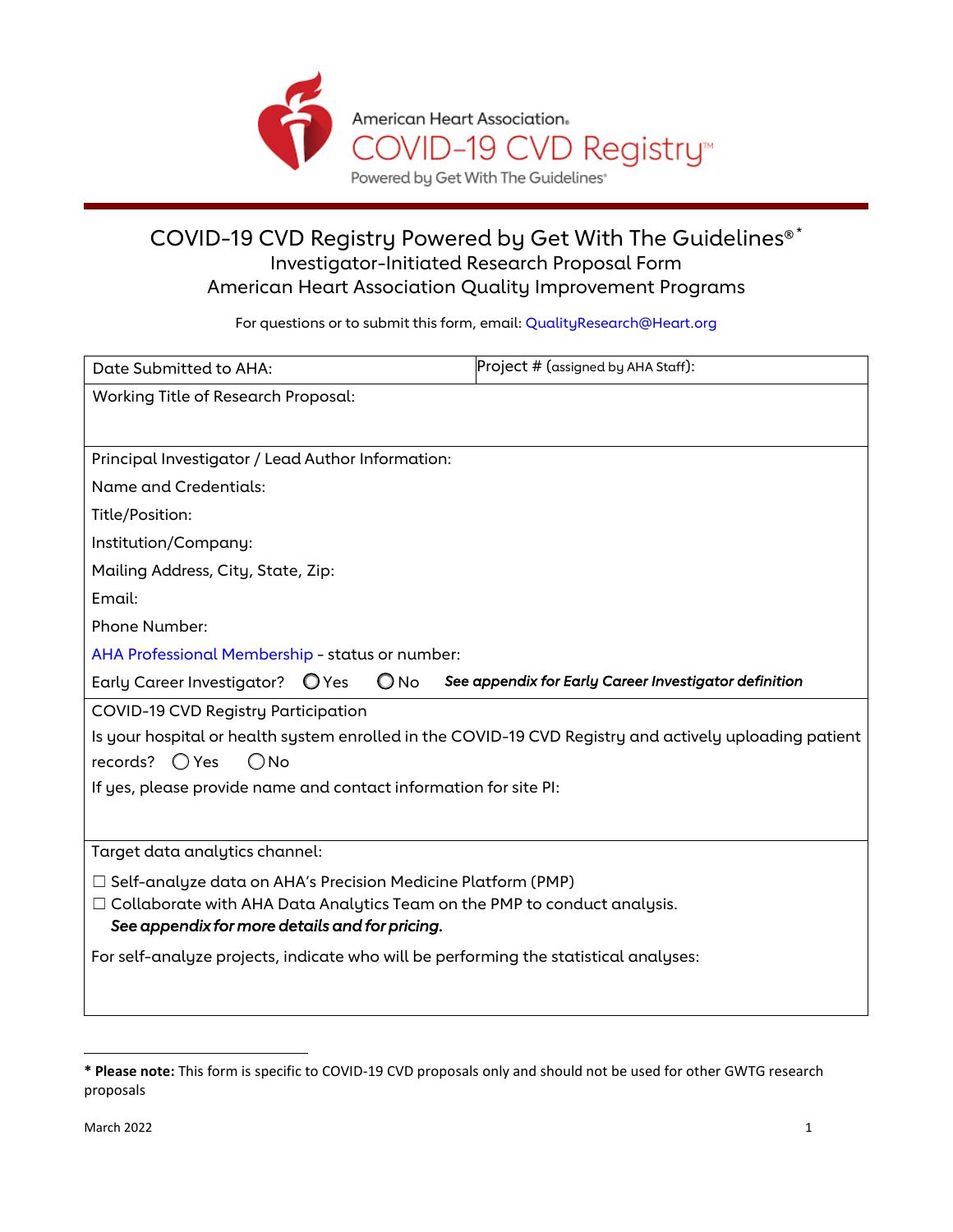

Diversity & Inclusion: "Strengthening all of us as individuals, as an organization and as one world" By marking the box below, please confirm that you will make every effort as the Project Lead to strive for [AHA's commitment to diversity and inclusion](https://www.heart.org/en/about-us/diversity-inclusion) in the Scientific and Healthcare Quality Community. This will include building a collaborative project team that is inclusive of individuals who are diverse across gender, race/ethnicity, career stage, and institution. If you are unable to find a collaborator for each of these groups, please contact the AHA team and we will help to build your project network.

☐ I have read and agree to the above Diversity and Inclusion commitment

| Co-Investigator(s)/Author(s) - Name, Institution, Email address:         |
|--------------------------------------------------------------------------|
| Name:                                                                    |
| Institution:                                                             |
| Email:                                                                   |
| Name:                                                                    |
| Institution:                                                             |
|                                                                          |
| Email:                                                                   |
| Name:                                                                    |
| Institution:                                                             |
| Email:                                                                   |
| Expected or existing funding (check all that apply and specify source):  |
| □Federal Grant:                                                          |
| □Non-Federal Grant or Foundation:                                        |
| □Not-for-profit or Academic Source:                                      |
| $\square$ For-profit/industry:                                           |
| □Institution/Self-Funded:                                                |
| □Other:                                                                  |
| If Project is Grant or Foundation Funded:                                |
| Project funding start and end dates:                                     |
| Total Funding budgeted for AHA GWTG Statistical Support:                 |
| Research Dissemination Target (check all that apply and specify target): |
| □ Scientific Conference:                                                 |
| $\Box$ Journal:                                                          |
| □ Other:                                                                 |
|                                                                          |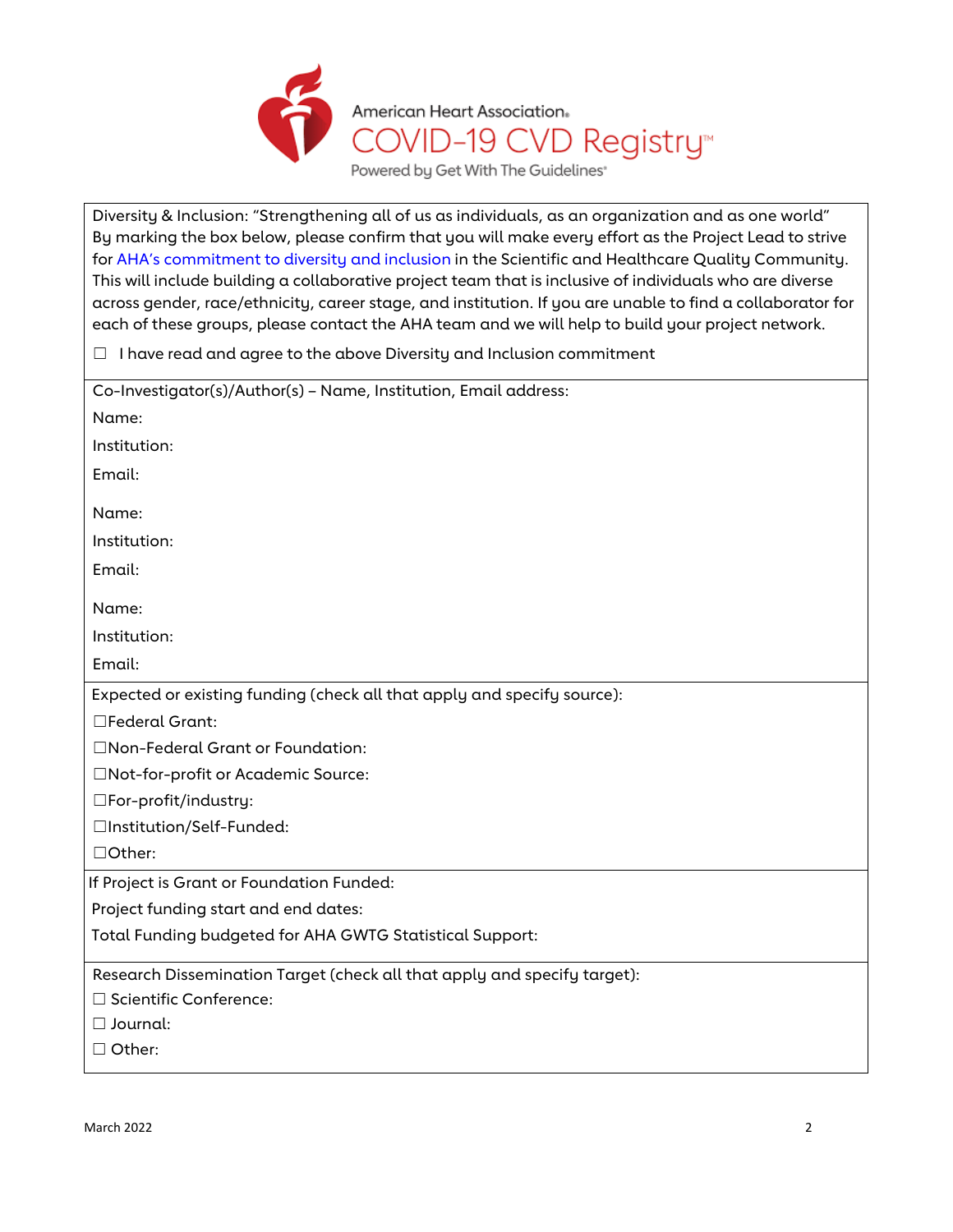

Publication/abstract key words:

Goals/Objectives/Research Question:

Study Hypothesis:

Background and Rationale (1-2 paragraphs, with references):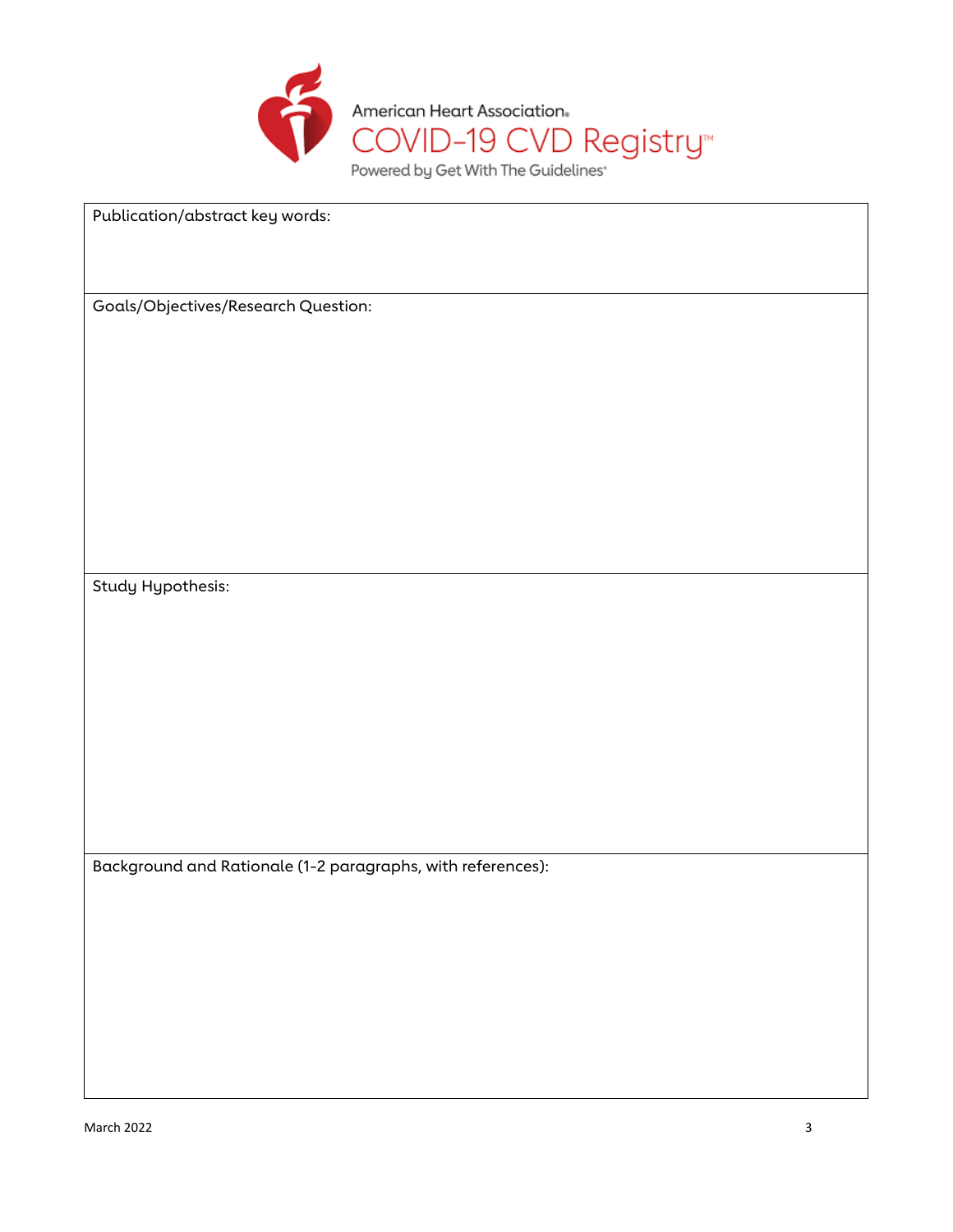

Study Population (specify any subgroups):

Primary/secondary exposure variables:

Primary Outcomes/Endpoints:

Secondary Outcomes/Endpoints:

Description of Proposed Statistical Analyses.

Provide sufficient detail including types of statistical tests to be performed so that the Research and Publications Subcommittee can assess the statistical expertise of the investigative team. Note: A more formal statistical analysis plan may be requested by the R&P prior to approval.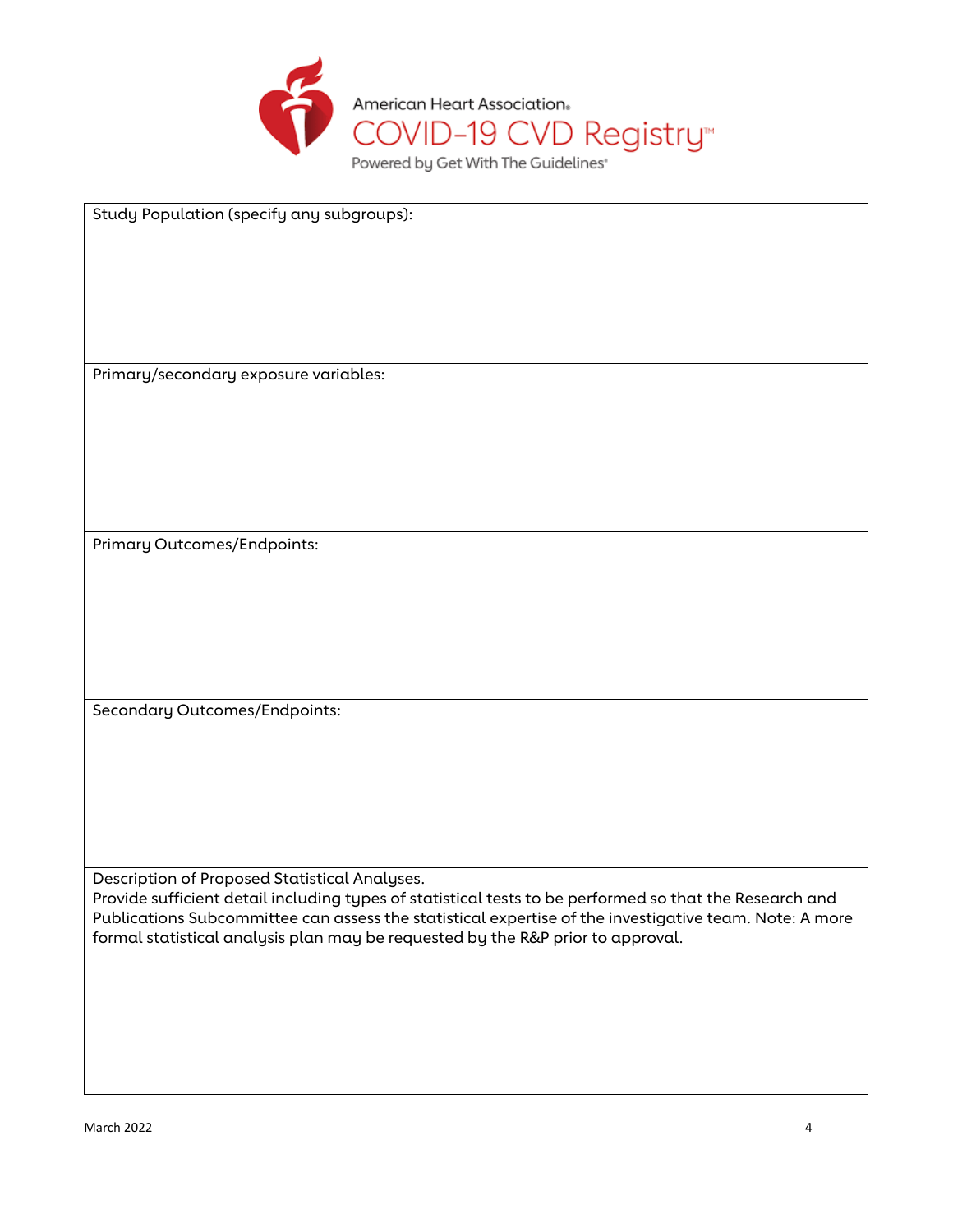

Sample Tables (please provide examples of the tables as you plan to present them in the space below):

Brief Description of Research Team Qualifications Related to Proposal:

KeyReferences:

AHA Use Only: Review notes and decisions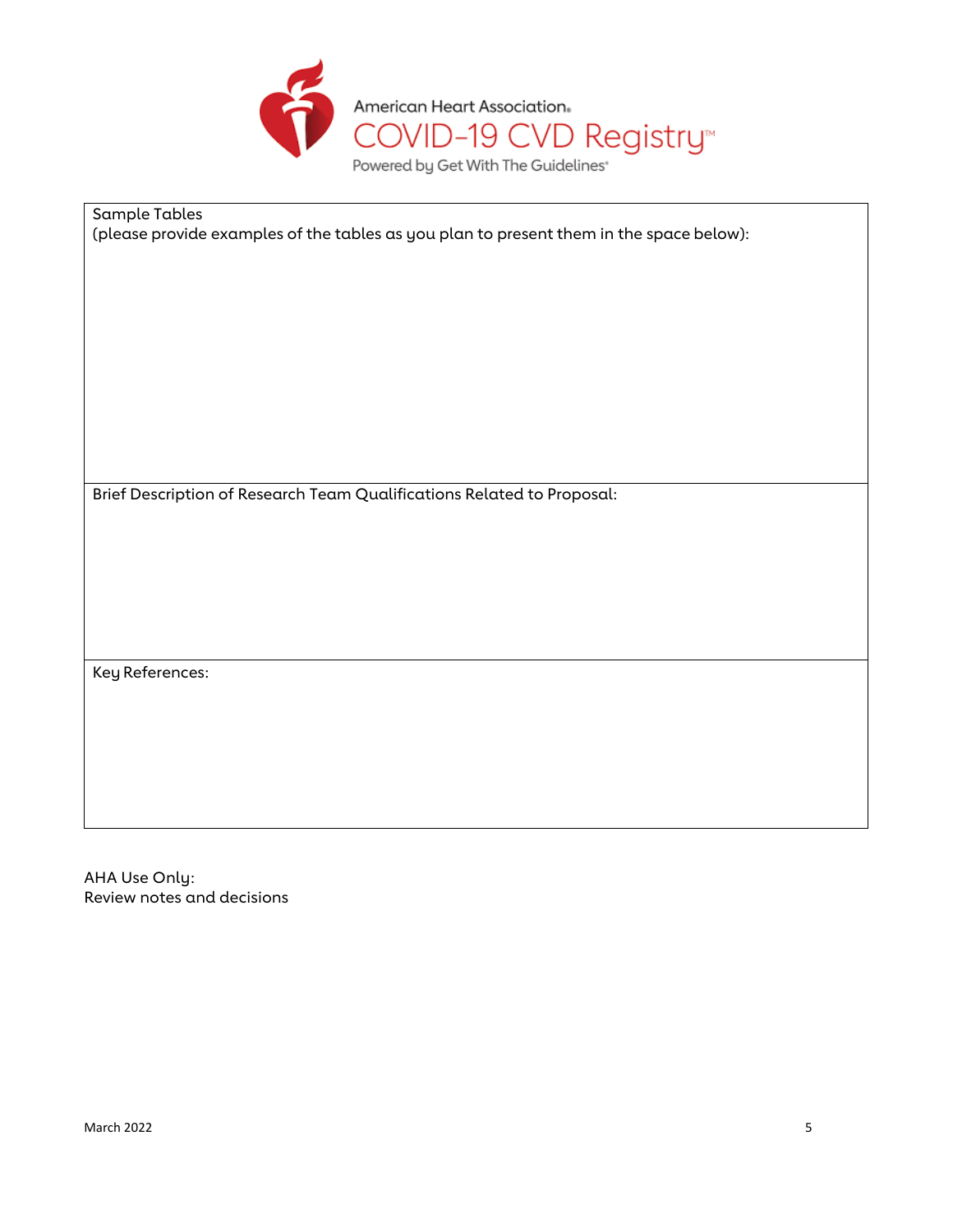# Appendix

## American Heart Association Precision Medicine Platform

The AHA Precision Medicine Platform (PMP) is a cloud-based data marketplace with secure, private workspaces equipped with data analysis tools. Users can work with the Get With The Guidelines data as well as upload their own data to the workspace. The Precision Medicine Platform uses a combination of [security measures](https://precision.heart.org/security-information) that meet or exceed FedRAMP low and HIPAA requirements, providing users with a comprehensive security, quality, and privacy framework.

- Learn more about the Precision Medicine Platfor[m here](https://precision.heart.org/documentation/index.html)
- Explore the capabilities of Precision Medicine Platform workspaces [here](https://precision.heart.org/workspace/about)

## Pricing Plan

Analyze Get With The Guidelines on the AHA Precision Medicine Platform

Select Career Level PMP Annual License Fee for 2022 PMP Annual License Fee for 2023 GWTG Data Administration Fee Per Proposal \$50,000 Computational Cloud Credits □ Early Career\* | \$875 | \$1,250 | \$250 | FREE ☐ Established \$3,500 \$5,000 \$1000 FREE

☐ Investigator-led Data Analysis on AHA's Precision Medicine Platform (PMP)

☐ Special Offer: If the Investigator would like to pay for access to the PMP for the entire term of this agreement (24 months) up front, the AHA will invoice the Investigator at the 2022 rate. This is a savings of \$375 for EC and \$1,500 for Established career levels for 24 months of access to the PMP.

- Each workspace owner will name an analytic team on the manuscript proposal, which will be provisioned with the PMP workspace and appropriate dataset files.
- Software available for basic statistical analysis include SAS, Python and R. Individuals may also use machine learning and AI tools as well as the many other visualization and software programs within the PMP workspaces.
- Investigator will be allotted up to \$50,000 complimentary Amazon Web Services credits with their access to a workspace on the Precision Medicine Platform during the term of this Agreement.
- Invoices are sent via email.

☐ Collaborate with AHA Data Analysis Team to Conduct Analysis on the PMP\*\*

- The AHA Data Analysis Team will work with the authors to estimate the number of hours per project. The authors will need to be available for questions and discussion as part of the estimation process. This information will also help inform the author of the expected length of time a PMP workspace will be needed, to enable a cost projection.
- The AHA Data Analysis Team includes statisticians and scientists with significant study design, epidemiology, and computer science capabilities.
- Typical analyses will range from 50 250 hours depending on the complexity of the analyses.
- Rates are \$125 per hour in addition to the annual PMP license fees as noted above.
- Prioritization of manuscripts may depend on workflow.
- The investigator will be invoiced directly for analytical hours accrued per month.
- See following page for more detail regarding the AHA Data Analysis Team.